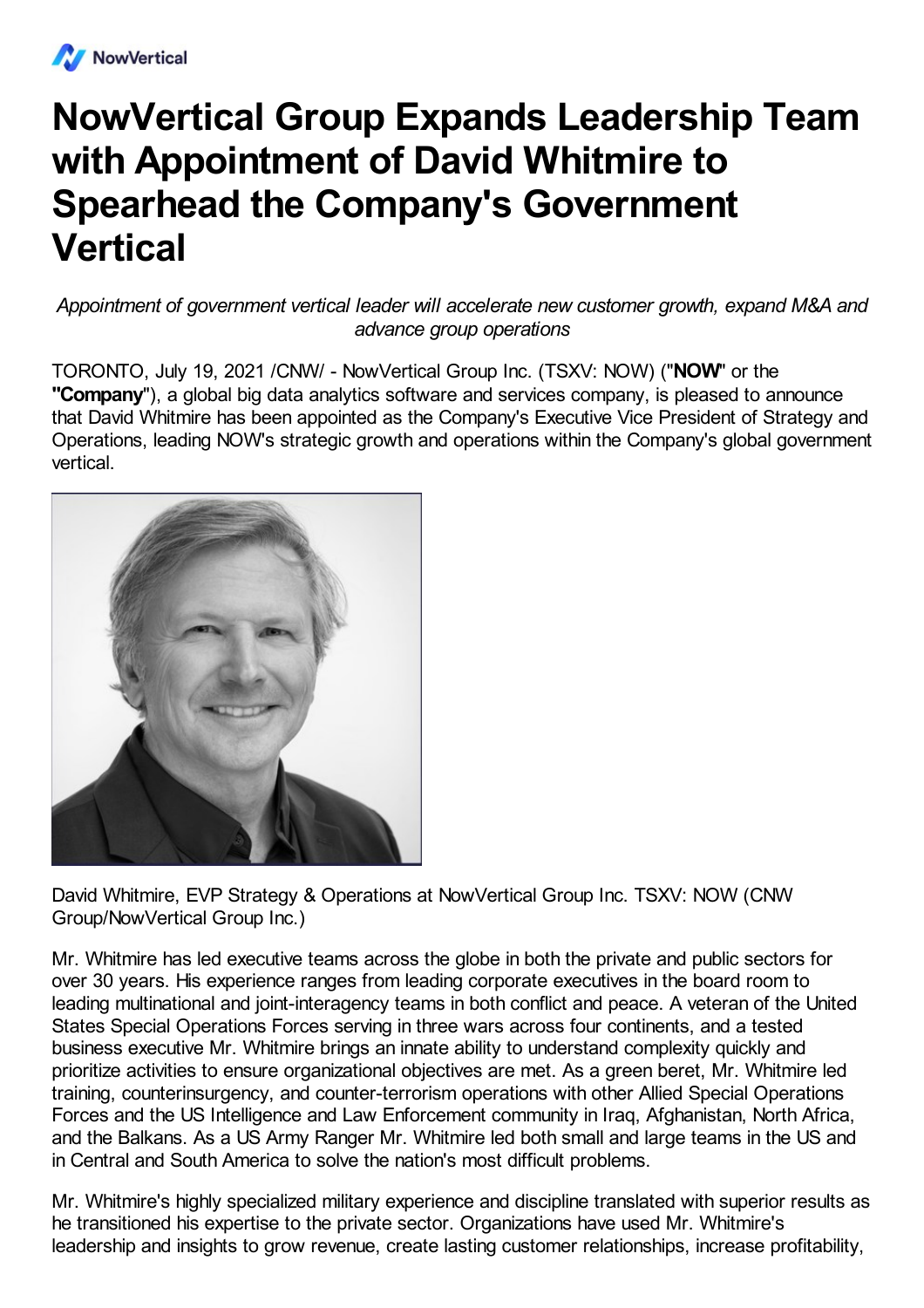and create high performing teams. He has advised various Fortune 500 organizations and led growth teams at K2 Solutions, Inc., Bennett Aerospace, Inc., and Adobe Inc., by focusing on sales growth and cultivating new market entry in the enterprise technology industry.

"From leading interagency special operations military teams internationally to small and mid-sized businesses in all aspects of business functions and operations David brings leadership, and advanced technical expertise to the team. He is purpose-built for this role as we continue to invest aggressively in both organic and M&A growth through the reminder of the year and for the future," said Daren Trousdell, CEO and Chairman of NOW.

In partnership with NOW's Chief Analytics Officer, Aimee Lessard, Mr. Whitmire is focused on scaling NOW's global government solutions vertical by getting new and existing customers focused on actionable, solutions-oriented data analytics. NOW's team of *solutioneers* are trained and equipped with a range of experience, from strategic analytics and development to tactical innovation in support of organizations' most valuable assets. Under Mr. Whitmire's leadership, the NOW team will be able to provide unbiased, expert advice to our government clients, ensuring that the right data, technology, and services are applied and implemented.

"NOW's service offering coupled with its pedigreed team of cross-functional professionals does not apply one-size-fits-all solutions to our customer problems. Each solution is developed to meet a customer's unique requirements, ensuring the right data, the right technical solution, and the right analytic team is applied against the customer problem resulting in the best outcomes. We partner with our customers to listen, learn, and transfer expertise and knowledge, resulting in the deployment of a suite of techniques and tools that promote lasting results" said Mr. Whitmire.

## **About NowVertical Group Inc.**

NOW is a global big data software and services company that helps businesses win in the digital economy by helping its clients better understand, manage and utilize their data. NOW is focusing on scaling its current efforts in the global automotive and government verticals, and is pursuing an acquisition strategy focused on profitable and accretive data analytics software and services companies in other under-utilized data rich industries. NOW is positioned to be an invaluable tool for executives and bureaucrats to make data informed decisions affecting billions of people globally. For more information about the Company, visit [www.nowvertical.com](http://www.nowvertical.com/).

## **Forward–Looking Statements**

This news release may contain forward–looking statements (within the meaning of applicable securities laws) which reflect the Company's current expectations regarding future events. Forwardlooking statements are identified by words such as "believe", "anticipate", "project", "expect", "intend", "plan", "will", "may", "estimate" and other similar expressions. These statements are based on the Company's expectations, estimates, forecasts and projections and include, without limitation, statements regarding the future success of the Company's business.

The forward-looking statements in this news release are based on certain assumptions. The forward-looking statements are not guarantees of future performance and involve risks and uncertainties that are difficult to control or predict. A number of factors could cause actual results to differ materially from the results discussed in the forward-looking statements. Readers, therefore, should not place undue reliance on any such forward-looking statements. Further, these forwardlooking statements are made as of the date of this news release and, except as expressly required by applicable law, the Company assumes no obligation to publicly update or revise any forwardlooking statement, whether as a result of new information, future events or otherwise.

*Neither the TSX Venture Exchange nor its Regulation Services Provider (as that term is defined in the policies of the TSX Venture Exchange) accepts responsibility for the adequacy or accuracy of*